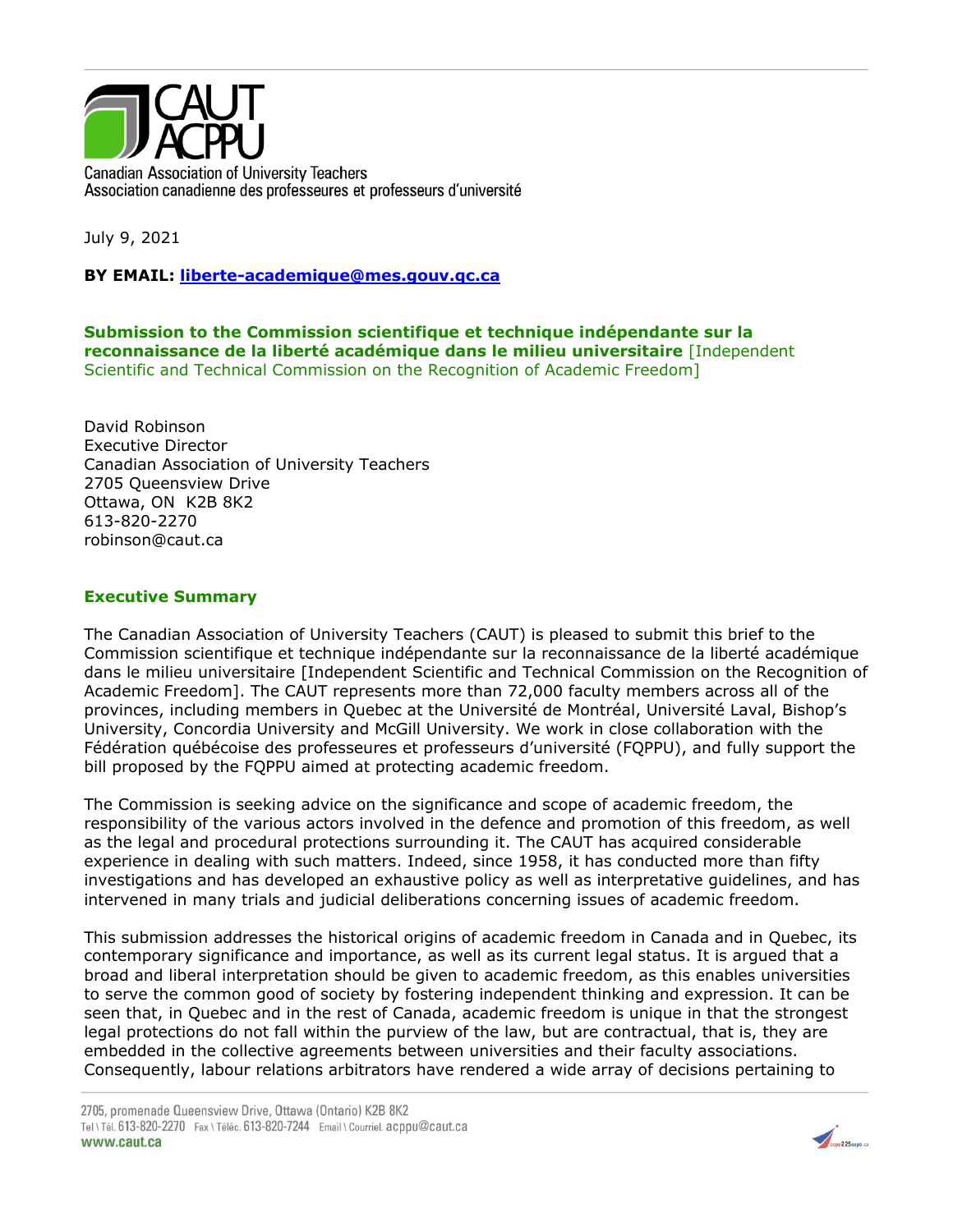academic freedom that, taken as a whole, have become comprehensive and strong protections. However, these protections also have limits. The wording used for matters of academic freedom may vary from one institution to another, and faculty members who are not covered by a collective agreement have limited legal protection, if any. For these reasons, we recommend giving consideration to developing legislation that would provide broader protection of academic freedom to supplement the current contractual measures.

### **A. The origins of academic freedom in Canada and in Quebec**

Academic freedom ensures that in their teaching, research, scholarship, publication, participation in the affairs of the university, and exercise of their broader rights as citizens, academic staff are not curtailed or censured by the administration, by colleagues, or by outside bodies or individuals. It includes the freedom of scholars to inquire into and challenge prevailing orthodoxies or systems, without being subjected to reprisal, such as being denied appointment or being deprived of their employment status, institutional rights, or privileges.

Historically, this contemporary interpretation of academic freedom is derived from two primary sources. First, it comes from the ancient European traditions of freedom of expression and selfgovernance enjoyed by faculty, illustrated, for example, by the efforts of Isaac Newton and his colleagues from Cambridge to resist the interference by King James II in academic decision-making in 1687. Secondly, this interpretation stems from the development of *Lehrfreiheit* (freedom to teach and do research) and from the institutional autonomy at German universities of the post-Napoleonic period, two concepts that were then exported to North America starting in the late 19th century.<sup>i</sup>

Until the end of the 1800s, most North American universities were, like their European counterparts, predominantly influenced by the Church or the State. However, with the expanding economy at the end of the 19th century, wealthy business leaders began to make large donations to institutions of higher learning. Donations of several million dollars from the railroad magnate Leland Stanford to Stanford University, and from the founder of the Standard Oil Company, John D. Rockefeller, to the University of Chicago are two very telling examples. Some donors thought that the higher the amounts that they gave, the more they could expect substantial subjugation, in particular that the Board of Directors or the President of the relevant university would silence or dismiss professors who met with the donors' disapproval. Economists who called into question the current business practices in force or unjust social conditions were especially threatened, and some of them were also discharged from their positions at private and public universities in the United States. This was the case, for instance, with the following: George M. Steele, President of Lawrence College, who was fired in 1892 for promoting free trade and hard cash; Edward W. Bemis, dismissed from the University of Chicago in 1895 for defending anti-monopoly stances; and Edward A. Ross, who was forced to resign from Stanford University in 1900 because of his opinions on labour policy, immigration, and ownership of public utilities.<sup>ii</sup>

In Canada, a number of Canadian academics whose political and social views were considered to be "not very orthodox" were also the target of politicians and other powerful interests. In 1931, the President of the University of Toronto, Robert Falconer, sent Professor Frank Underhill a warning letter following his public criticism of the Bennett Government. In 1932, Frank Underhill's political activities were explicitly restricted by Falconer's successor, President Henry J. Cody, who ordered him to stop sitting on the Executive Committee of the Ontario wing of the Cooperative Commonwealth Federation (CCF).<sup>iii</sup> At McGill University, Professor Frank Scott was denied the right to hold the office of Dean in 1947, after the Board of Directors had adopted a resolution aimed at preventing representatives of political parties to occupy this position. Like Frank Underhill, Frank Scott played an active role within the CCF.<sup>iv</sup>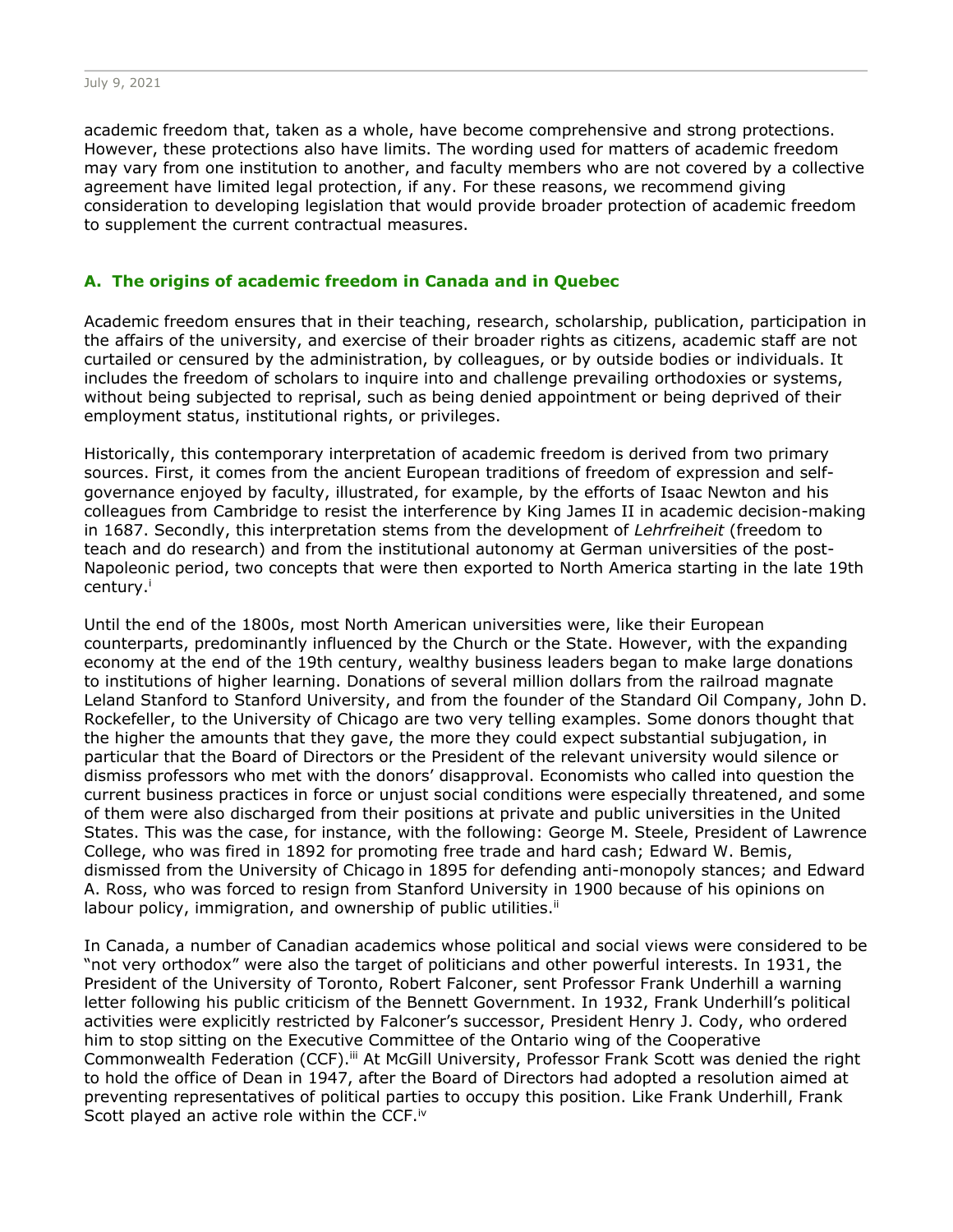During the cold war period, many professors were unfairly laid off and included on blacklists because of their political points of view. As a general rule, academics were targeted and dismissed not because of what they were teaching in their classroom or publishing in specialized journals, but because of their political or social activism. In Quebec, the Université de Montréal a faculty position to Pierre Elliot Trudeau, whom the Duplessis Government described as a "notorious dissident." The artist Paul-Émile Borduas was dismissed from Université Laval in 1948 because of his role in the production of *Refus global*, a polemical manifesto against religion. In 1956, Université Laval Professors Gérard Dion and Louis O'Neill were placed under surveillance by detectives hired by representatives of the provincial government after the former published documents about corruption in Quebec politics. Queen's University mathematician Israel Halperin was among the people who were arrested and charged by the RCMP during the Gouzenko Affair, in 1946. Even though he was acquitted by the court, some members of the Board [of Governors] of Queen's University called for his dismissal.vi

Despite these cases, among others, no concerted effort was made in Canada to defend academic freedom until 1958, when the newly created Canadian Association of University Teachers (CAUT) agreed to form an investigating committee regarding the case of Professor Harry Crowe. Professor Crowe was a permanent Assistant Professor in the Department of History and an active member of the Faculty Association of United College (now the University of Winnipeg, the institution was affiliated at the time with the United Church of Canada). In March 1958, while at Queen's University as a visiting professor, Harry Crowe sent a private letter to one of his colleagues at United College, Professor William Packer. This letter was mysteriously intercepted and sent to the Principal of the College, Reverend Wilfred C. Lockhart. While Crowe's letter pertained to the upcoming federal elections, it began with two short paragraphs in which Crowe criticized present and past administrators of the College, including Principal Lockhart, implying that they were hypocrites and could not be trusted, before adding that religion was a powerful corrosive element at the College.<sup>vii</sup>

Because of the contents of this letter, the Board of Regents of United College dismissed Harry Crowe in July 1958. Two weeks later, the Queen's University Faculty Association officially asked the CAUT to open an investigation because of the possibility that issues of academic tenure may be involved.<sup>viii</sup> The CAUT formed an investigating committee comprising Professor Vernon Fowke (Faculty of Economics, Saskatchewan) and Professor Bora Laskin (Faculty of Law, Toronto).

The Fowke-Laskin Committee completed its report in November 1958 and stated that even the most basic understanding of security of tenure did not take into account arbitrary dismissal without just cause and without any real possibility of finding out and contesting the charges upon which the dismissal was purportedly based, and [stated moreover] that there were no possible valid grounds for dismissal in the event of a violation of academic freedom.<sup>ix</sup> Fowke and Laskin found that, both with regard to substance and to procedure, Crowe's dismissal was unjust and unreasonable, and contrary to the fundamental definition of academic freedom:

The privilege of a teacher in a university or college to utter and publish opinions in the course of teaching and research and to exchange opinions with faculty colleagues without liability to official censure or discipline is the commonly understood substance of academic freedom. […]. Academic freedom would be vulnerable indeed if its limits depended on the interpretation placed by a college administration on the remarks of a member of the academic staff. $x$ 

The Crowe affair and the Fowke-Laskin report had an enormous influence, as they propelled discussions on academic freedom in the public sphere. They also induced the CAUT to focus its work on developing a formal definition of academic freedom whereby the lessons drawn from past cases could be put into practice. The development of policies on academic freedom, tenure, nondiscrimination and professional responsibilities comprised the main components of this activity.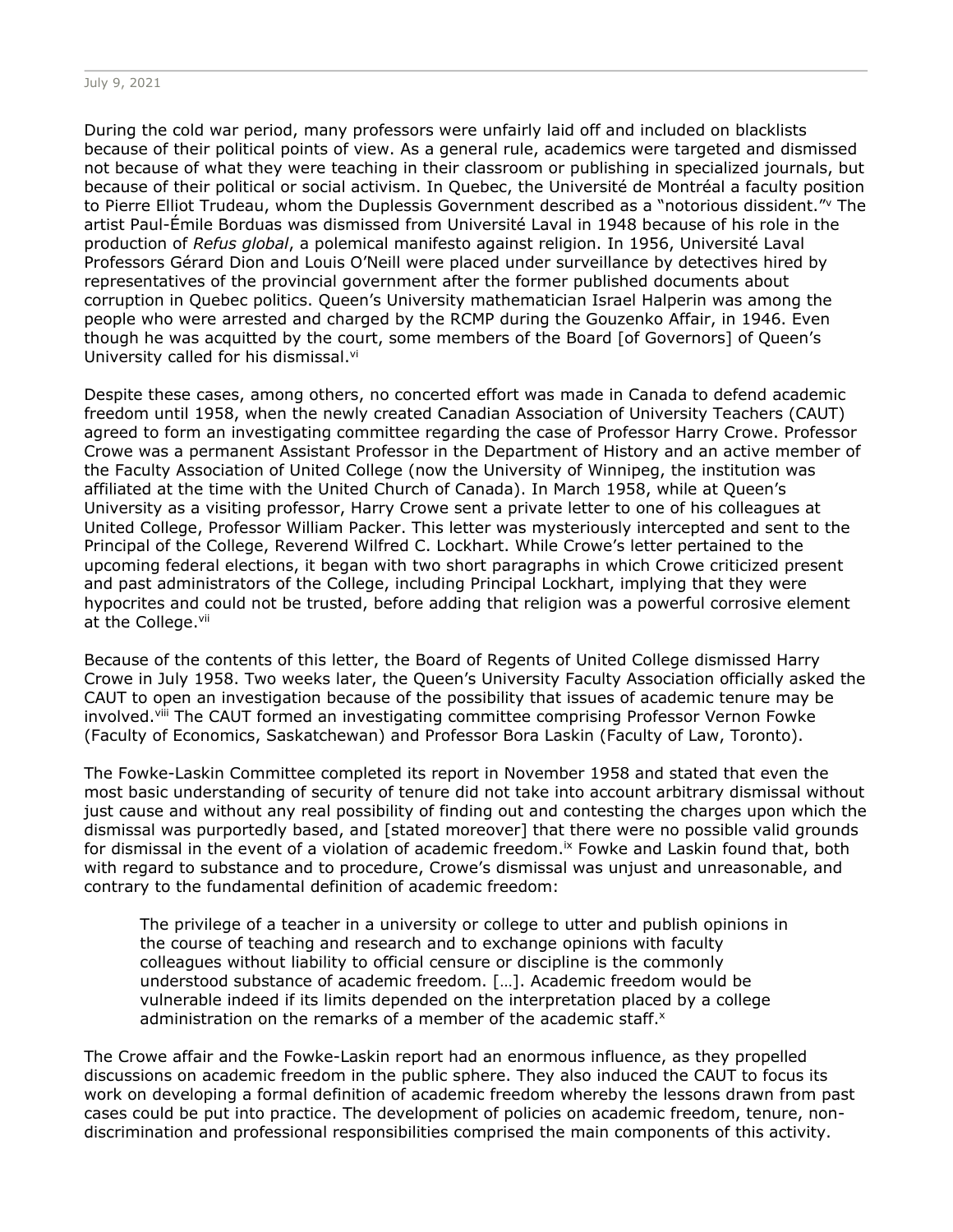### **B. The current significance and importance of academic freedom**

In 1977, the CAUT Council adopted a comprehensive policy statement on academic freedom<sup>xi</sup> that defines academic freedom as the right of academic staff, "without restriction by prescribed doctrine," to exercise the following freedoms:

- 1) Freedom to teach and discuss;
- 2) Freedom to carry out research and disseminate and publish the results thereof, including the freedom to produce and perform creative work and to acquire, preserve, and provide access to documentary material in all formats;
- 3) Freedom to engage in service to the institution, to participate in its academic governance, and to express one's opinion about the institution, its administration, and the system in which one works; and
- 4) Freedom to exercise one's rights as a citizen (restricted only by law), including the right to contribute to social change through free expression of opinion on matters of public interest.

These four broad principal components of academic freedom—in teaching, research, intramural expression and extramural expression—also form the core definition of academic freedom set out in the 1997 UNESCO "Recommendation Concerning the Status of Higher-Education Teaching Personnel"xii:

*26. "Higher-education teaching personnel, like all other groups and individuals, should enjoy those internationally recognized civil, political, social and cultural rights applicable to all citizens. Therefore, all higher-education teaching personnel should enjoy freedom of thought, conscience, religion, expression, assembly and association as well as the right to liberty and security of the person and liberty of movement. They should not be hindered or impeded in exercising their civil rights as citizens, including the right to contribute to social change through freely expressing their opinion of state policies and of policies affecting higher education."*

*28. "Higher-education teaching personnel have the right to teach without any*  interference, subject to accepted professional principles including professional *responsibility and intellectual rigour with regard to standards and methods of teaching. Higher-education teaching personnel should not be forced to instruct against their own best knowledge and conscience or be forced to use curricula and methods contrary to national and international human rights standards. Higher education teaching personnel should play a significant role in determining the curriculum*."

*29. "Higher-education teaching personnel have a right to carry out research work without any interference, or any suppression, in accordance with their professional responsibility and subject to nationally and internationally recognized professional principles of intellectual rigour, scientific inquiry and research ethics. They should*  also have the right to publish and communicate the conclusions of the research of *which they are authors or co-authors."*

*31. "Higher-education teaching personnel should have the right and opportunity, without discrimination of any kind, according to their abilities, to take part in the governing bodies and to criticize the functioning of higher education institutions, including their own, while respecting the right of other sections of the academic community to participate, and they should also have the right to elect a majority of representatives to academic bodies within the higher education institution."*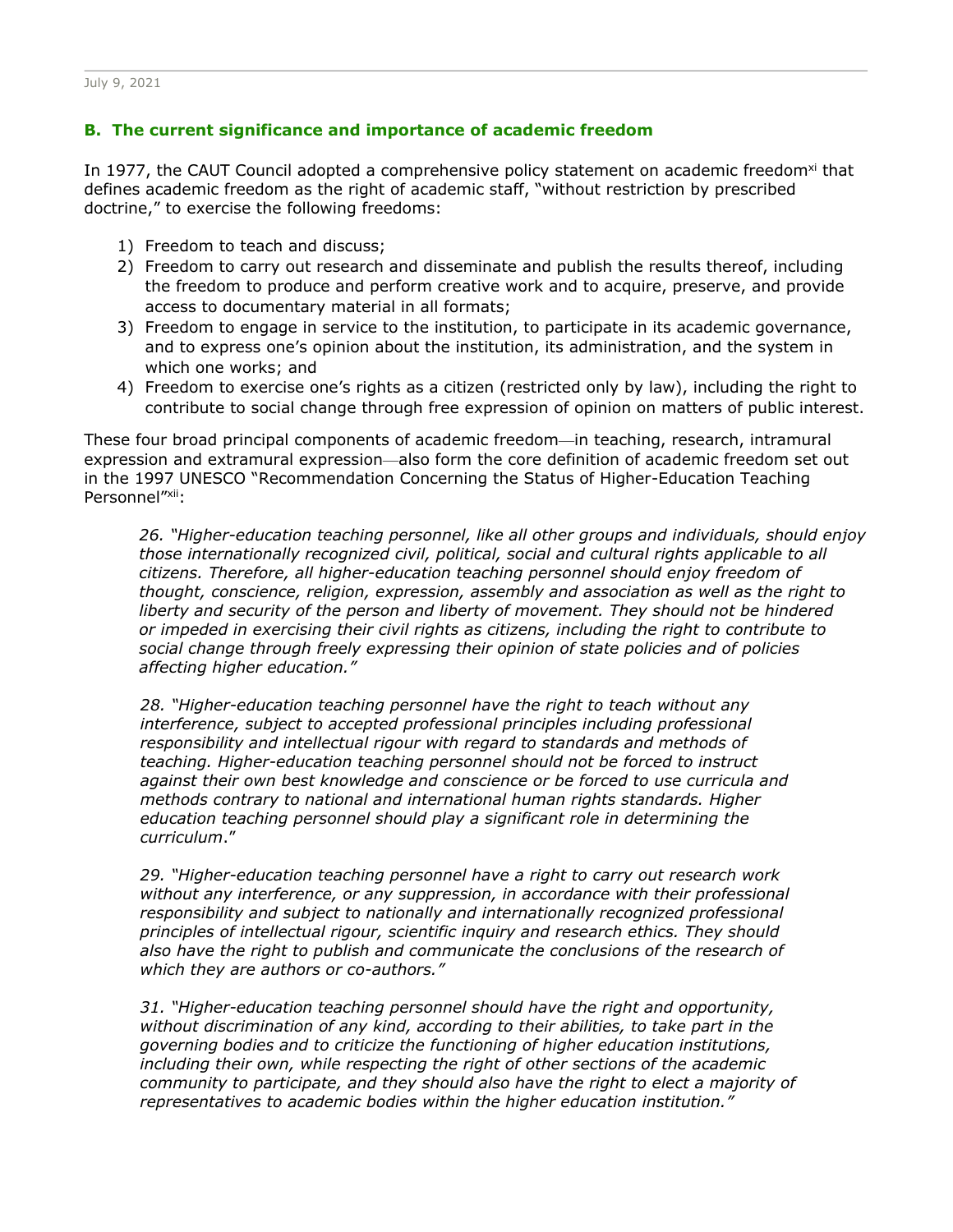This broad interpretation of academic freedom and its importance has been widely accepted in Canada, in particular by the members of university senior administrations. In 1995, in addressing senior administrators of his university, the former President of York University, Harry W. Arthurs, declared:

Academic freedom is *a* central, arguably *the* central value, of university life. Anything which interferes with it has to be justified by reference to prior or higher values. I can think of very few, other than perhaps the protection of human life: certainly not institutional solidarity; certainly not institutional reputation.xiii

Arthurs further noted that university administrators also have the express obligation to promote academic freedom:

[...] what then does it mean to say that the university should always respect academic freedom whenever and wherever? It means this: that the university will not punish people for exercising their intellectual freedom, and will shield them, if it can, from attacks by others which might put an individual's academic status in jeopardy. […] It is essential that we make the point that people can be profoundly wrong, even offensively wrong, but still be protected in their right to persist in error. That isn't an easy position to grasp or to sell, but it lies at the heart of academic freedom. Xiv

It should also be noted that academic freedom is subject to legitimate restrictions. Academic freedom does not confer immunity against defamation or against legislation relating to hate speech, or any other unlawful conduct. Similarly, although academic freedom grants faculty members a wide latitude in their teaching and research, their classes and studies are carried out within disciplinary standards as well as professional and ethical responsibilities.

# **C. The legal status of academic freedom in Quebec and in Canada**

In Canada, academic freedom occupies a unique legal space. Contrary to the situation in the United States and in most European countries, academic freedom has only limited constitutional and legislative recognition. Canadian courts have made only occasional remarks on the subject, and these carry little legal weight. Human rights tribunals have rarely heard academic freedom complaints. Surprisingly, most of the laws that govern universities and colleges say nothing about academic freedom.

It is only in rare cases when a Canadian court has considered academic freedom that the latter has been given a broad and liberal interpretation. In 1990, Justice La Forest wrote for the majority, in his *obiter dictum* in the judgment in *McKinney v. University of Guelph* (a case pertaining to mandatory retirement), that "the preservation of academic freedom is an objective of pressing and substantial importance,"xv as it is necessary "to allow free and fearless search for knowledge and the propagation of ideas"xvi "that is essential to our continuance as a lively democracy."xvii

In *Maughan v. The University of British Columbia,* the court ruled that academic freedom, understood to mean the freedom to express and explore ideas to advance both knowledge and understanding,xviii takes on a value similar to that of a *Charter* to the extent that it is a critically important value in a free and democratic society.<sup>xix</sup> In *Pridgen v. University of Calgary*, Justice Paperny wrote that, in her point of view, "there is no legitimate conceptual conflict between academic freedom and freedom of expression. Academic freedom and the guarantee of freedom of expression contained in the *Charter* are handmaidens to the same goals: the meaningful exchange of ideas, the promotion of learning, and the pursuit of knowledge."xx In *Parent v. R*, the court ruled that "academic freedom and the importance of institutions of higher learning and academic research are key components of a democracy that values freedom of thought and expression."xxi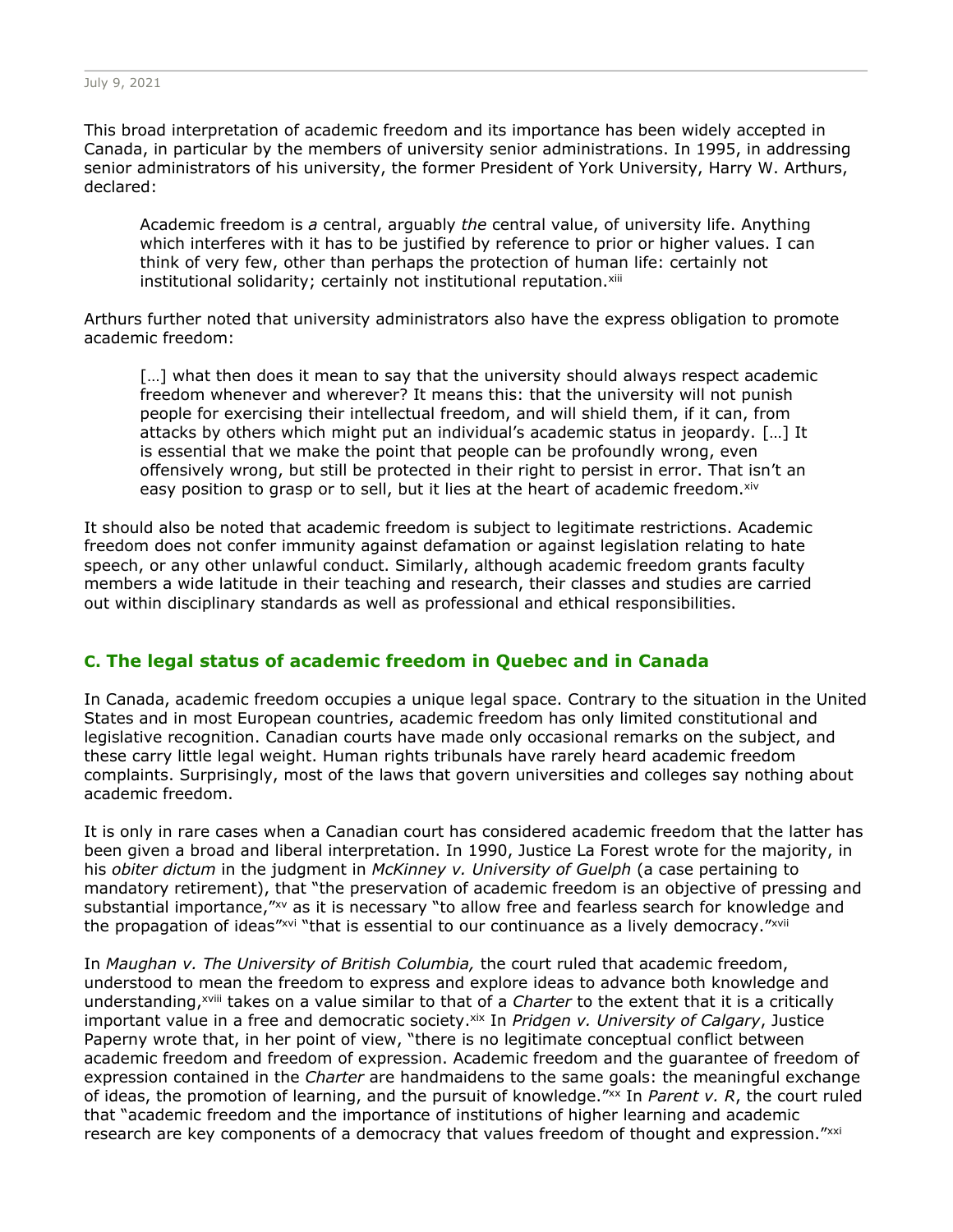Currently, the strongest academic freedom protections are contractual; they are embedded in collective agreements, under which they are applied, during collective bargaining by faculty unions.<sup>xxii</sup> In this sense, academic freedom in Canada today is a part of labour law. For example, the collective agreement between Concordia University and the Concordia University Faculty Association reflects the CAUT's policy statement whereby academic freedom has a broad scope:

#### 6.01

The purpose of academic freedom is to provide security for fundamental academic values.

A university environment characterized by freedom of speech and of inquiry is required by the members to carry out the University's purpose. Freedom of speech guarantees the University as an open forum for the exchange of ideas; freedom of inquiry guarantees the University's commitment to the open investigation and interpretation of ideas.

Within the unique university context, the most crucial of human rights is the right to academic freedom. We affirm that this right is meaningless unless it entails the right to raise probing questions and challenges to the beliefs of society at large.

The parties agree to respect the right of all members of the academic community to exercise their academic freedom.

The commitments, rights, and responsibilities of members involve three major related roles: to participate in the search for basic truths, and to communicate openly the results of this search; to develop creative scholarship in specific disciplines, within which the students participate in the process of rational inquiry; to encourage where feasible the generalized application of scholarship and research to the benefit of the university community and the common good of society.

Members are entitled to freedom, without any form of institutional censorship, to disseminate their knowledge both inside and outside the classroom, to conduct research which they believe will enhance knowledge and to communicate the results of such research.

#### 6.02

Members are entitled to exercise their political rights provided they respect their obligations to the Employer specified in the Collective Agreement.<sup>xxiii</sup>

In the context of a number of important decisions, labour relations arbitrators have established that academic freedom plays an essential role in a democratic society and requires a broad interpretation. Arbitrator Sims, in *University of Saskatchewan*, held that "academic freedom and its protections are concepts to be interpreted liberally in ways that allow them to achieve their purpose."xxiv For the University of Manitoba Faculty Association, "The principle of academic freedom is of fundamental importance not only to the university and professors, but to the whole community."xxv Arbitrator Goodfellow, in *York University*, wrote:

There are few concepts or principles more important to the healthy and vibrant functioning of a university than academic freedom. The academy is and must be a bulwark against conventional thought and received opinion not just for the benefit of its members but for society at large. It is through free thought, investigation, and the development and dissemination of ideas that society advances and progress is made. Today's accepted practices and beliefs become tomorrow's discredited notions and outmoded ideas when exposed to the freedom of public debate and scientific scrutiny.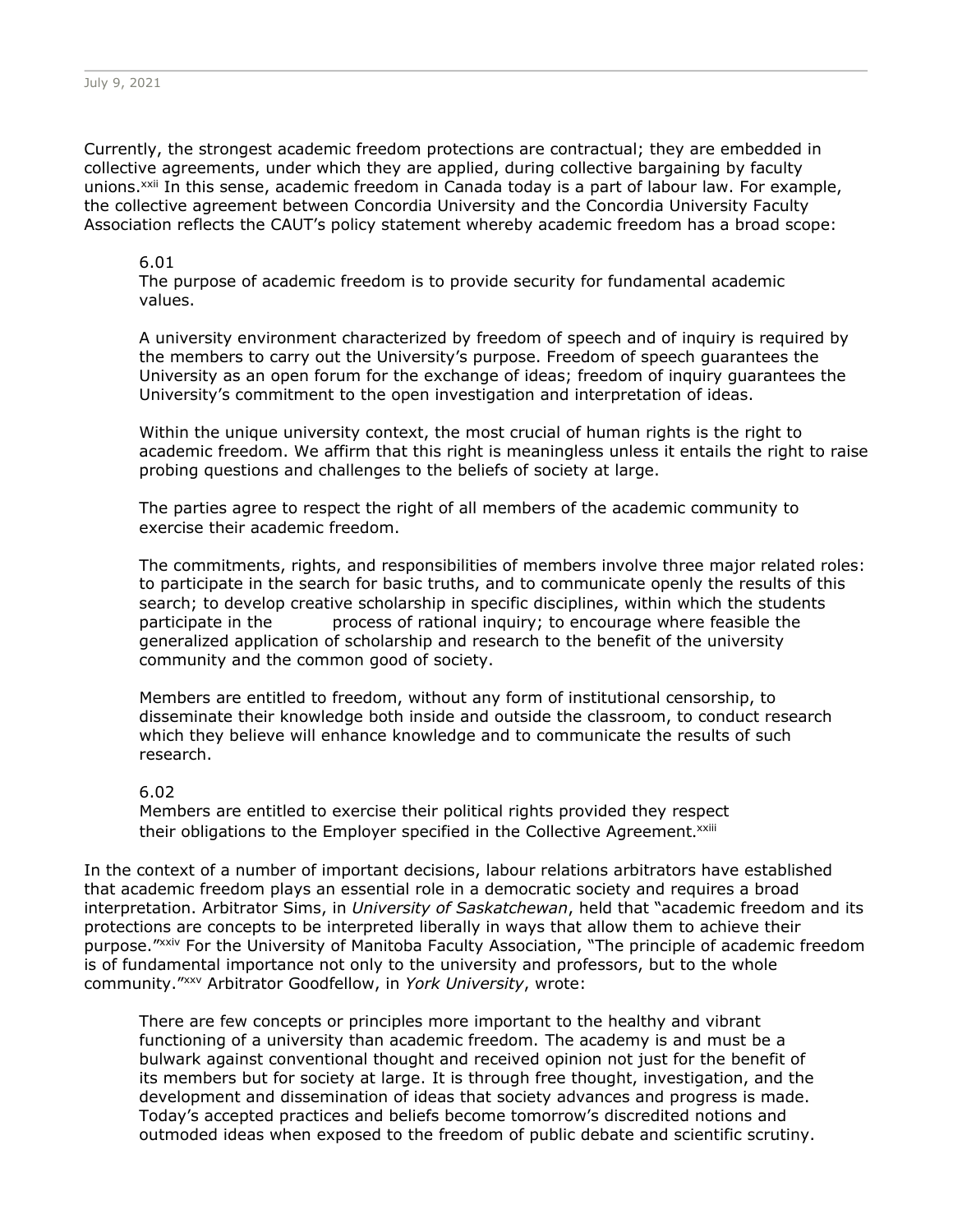The university has an essential role to play in this process—a role that can only be fulfilled if academic freedom is broadly defined and jealously quarded.<sup>xxvi</sup>

While the contractual nature of academic freedom in Canada has provided strong protection in many cases, certain shortcomings should be noted. The scope and significance of academic freedom in contractual language can vary from one institution to another such that certain academic environments will enjoy stronger procedural protections than others. Furthermore, in some cases, faculty members are not covered by a collective agreement that stipulates their right to academic freedom. Thus, they find themselves without any formal legal protection.

This is the situation for university administrators, who are often excluded from bargaining units. The CAUT specifically addressed the issue of academic freedom of university administrators during an investigation into the decision made in 2001 not to reappoint George Nader to the position of Principal of Peter Robinson College at Trent University. This event followed a period of controversy about the administration's decision to close the College. As Principal, Professor Nader had publicly protested against this closure, working in collaboration with the students, the faculty association and members of the community. At the end of 2000, University President Bonnie Patterson and Vice-President Graham Taylor had reprimanded Principal Nader for criticizing the administration. Not long afterwards, the administration denied his reappointment, which was widely viewed as an act of reprisal.

The CAUT Ad Hoc Investigatory Committee found that Professor Nader's remarks and actions should have been protected under academic freedom, specifically "[intramural] freedom to express one's opinion about the institution, its administration and the system in which one works."xxvii The Committee wrote the following:

It is an uncontroversial proposition that academic administrators enjoy the rights and protections of academic freedom in their creative, scientific and teaching work (understanding "science" to mean "organized knowledge"). It is sometimes thought that an academic doing administrative work does not and cannot enjoy those same rights. By contrast, we argue the demarcation between academic and administrative work in universities is a moveable one, and that it is not possible to divide academic and administrative activities into spheres that are protected by academic freedom rights and those that are not. xxviii

Finally, it is important to point out that labour relations arbitrators can sometimes have difficulty appreciating the specific characteristics of the academic work environment. While they have clearly understood that, in universities, labour relations are unique because of the existence of academic freedom and collegial governance, arbitrators are also influenced by general labour relations laws. In Quebec and in the rest of Canada, an employee's duty of loyalty to their employer is deeply embedded in labour law. This can, however, lead to competing claims in arbitration cases related to academic freedom between the right of faculty members to criticize their institution and its administration, and an employee's duty of loyalty to their employer.

# **Conclusion: legal protections for academic freedom must be strengthened in Quebec**

This submission began with a short historical presentation of the origins of academic freedom in Canada. Academic freedom has evolved over time and today comprises four principal components: 1) freedom to teach and discuss; 2) freedom to carry out research and disseminate and publish the results thereof; 3) intramural freedom to criticize the institution and the system in which one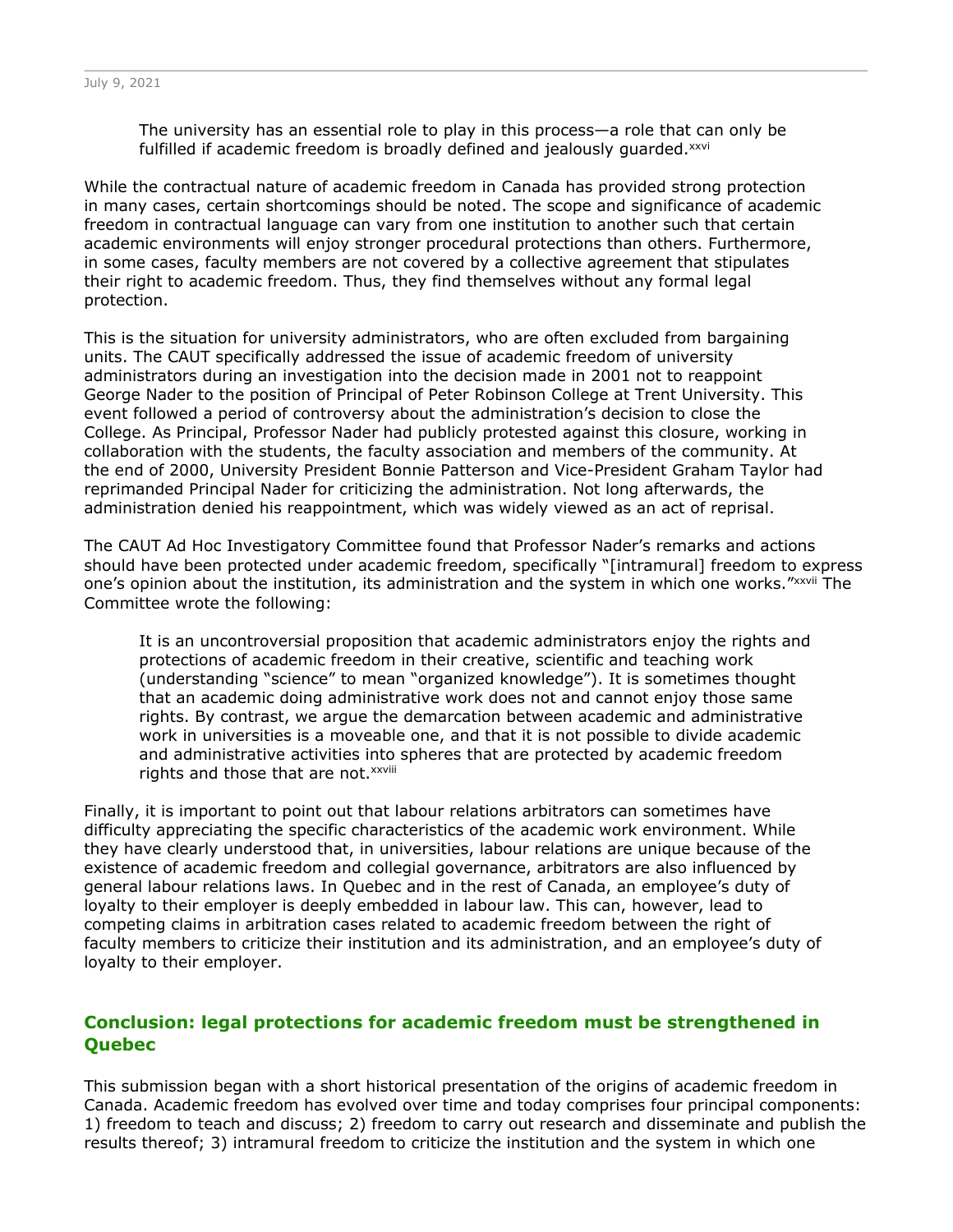works; 4) freedom to exercise one's rights as a citizen. Academic freedom always entails freedom from institutional censorship.

It has also been shown that academic freedom has been interpreted in a broad and liberal manner. Those who work in academic environments, including members of the senior administration, are in agreement that academic freedom constitutes part of an institution's core values. The courts and arbitration boards have also underscored the importance of a broad understanding of academic freedom for ensuring the health and strength of democratic societies.

Currently, the most effective protections for academic freedom are contractual in nature, and they were developed within the framework of a workplace-based arbitration system. However, as this pertains to a contractual right, this means that certain gaps exist in the legal protections for academic freedom, in particular when faculty members are not covered by a collective agreement. In addition, the principles of duty of loyalty embedded in labour law may come into conflict with academic freedom to criticize one's institution. For this reason, the CAUT supports the FQPPU's proposal that the fundamental principles of academic freedom be entrenched in the law. Academic freedom must be given a broad and liberal interpretation under the law, in order for it to be defined as a right that is free of censorship and enshrined in the law, and that entitles faculty members to enjoy the freedom:

- 1) to teach and discuss;
- 2) to carry out research and disseminate and publish the results thereof, including the freedom to produce and perform creative work and to acquire, preserve, and provide access to documentary material in all formats;
- 3) to engage in service to the institution, to participate in its academic governance, and to express one's opinion about the institution, its administration, and the system in which one works;
- 4) to exercise one's rights as a citizen (restricted only by law), including the right to contribute to social change through free expression of opinion on matters of public interest.

It should also be stipulated in the law that universities have the express obligation to protect academic freedom. Institutions must not only renounce all interference with academic freedom, but must also actively defend the academic freedom of its faculty from any outside influences.

It is our firm belief that this submission will be of assistance to the Commission in its work. The CAUT would be very pleased to provide you with more specific information and to answer your questions, where applicable.

Thank you for giving this matter your consideration.

Respectfully submitted,

David Robinson Executive Director